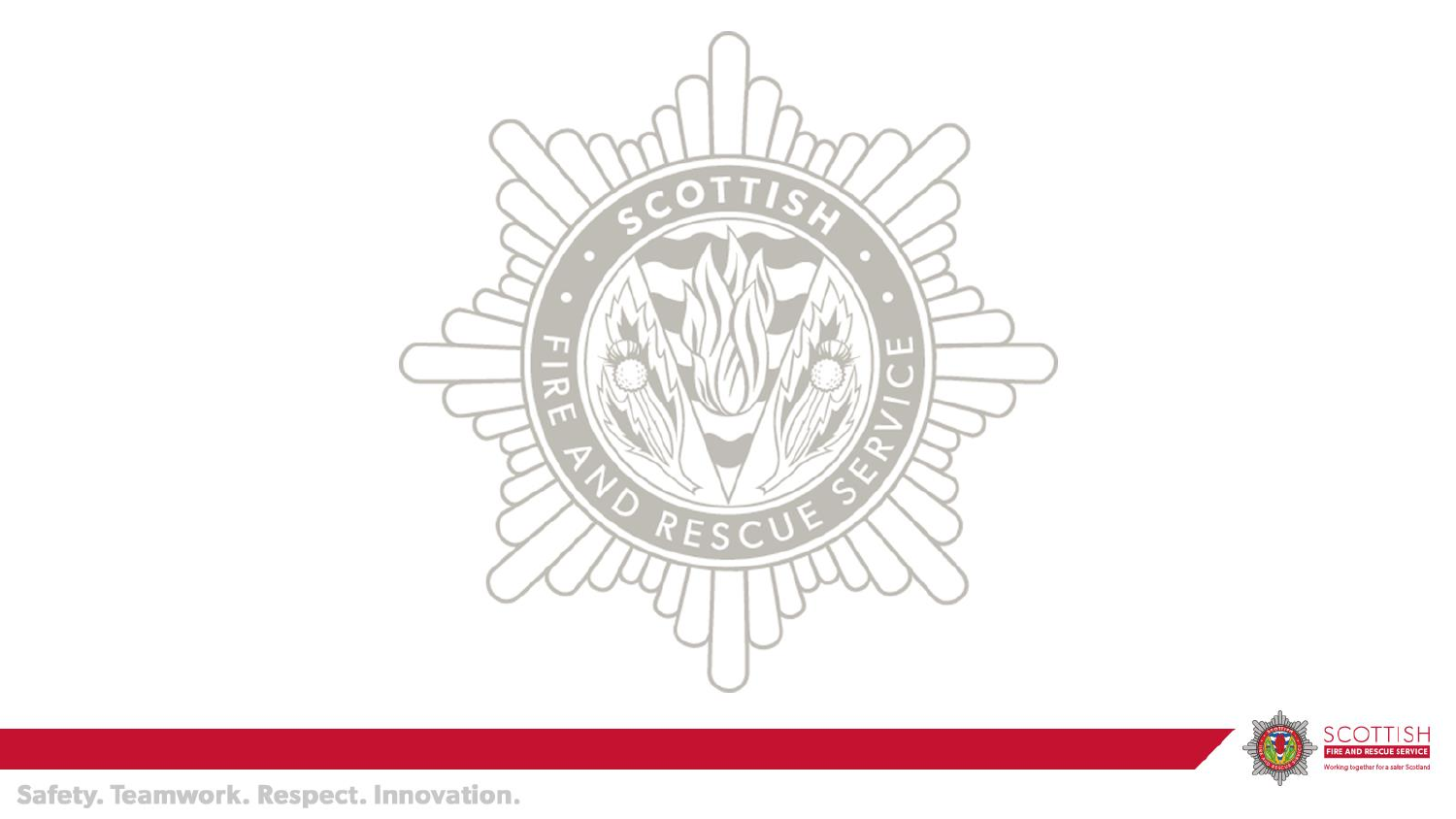# **SFRS - Contributing to the wellbeing of the elderly**

### **Assistant Chief Officer David McGown**

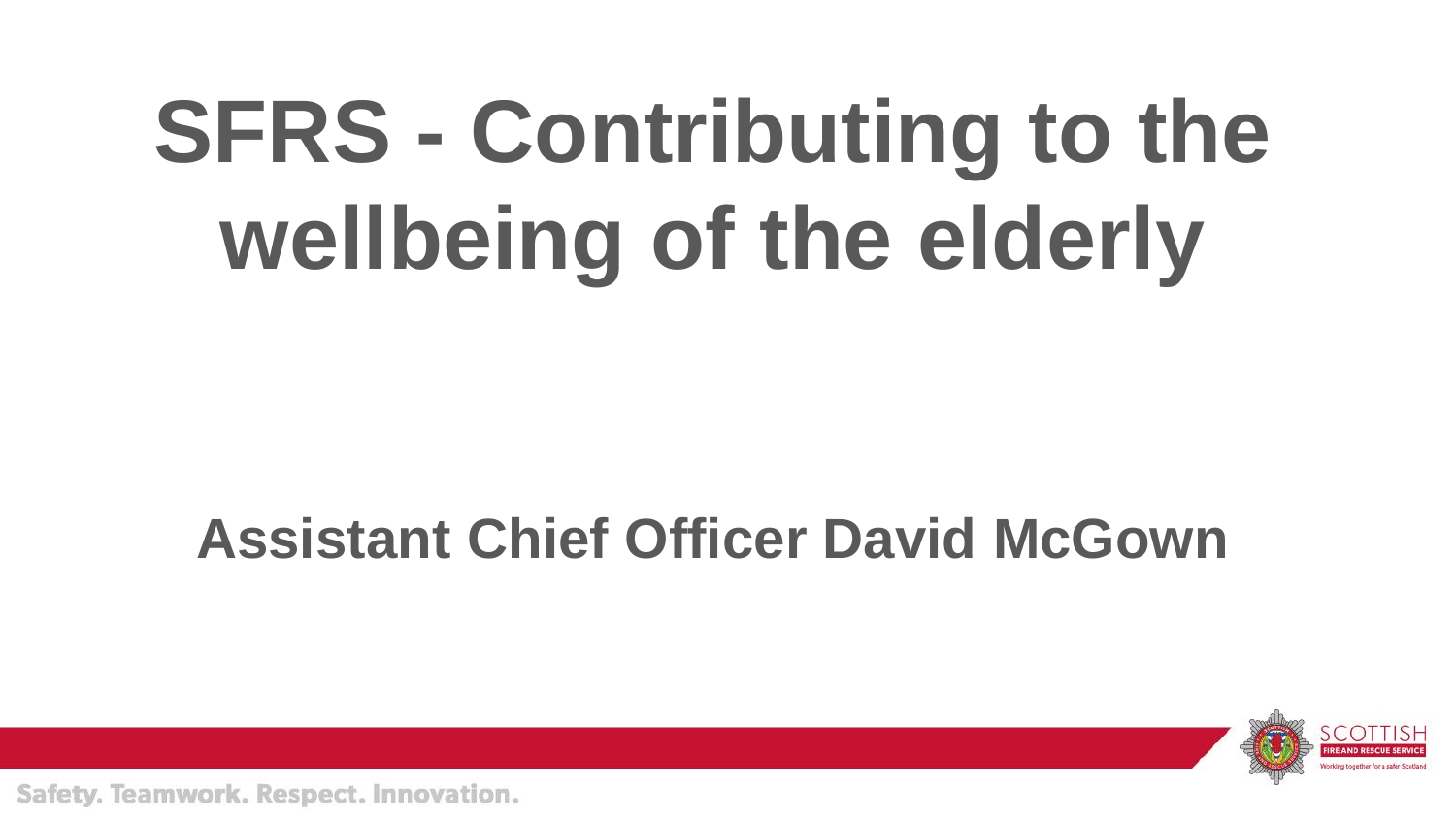## Fire fatalities profile

- o Smokers
- o Living alone
- o Reduced mobility
- o Health / mental health issues
- o Alcohol consumption
- o Addiction issues
- o Elderly?



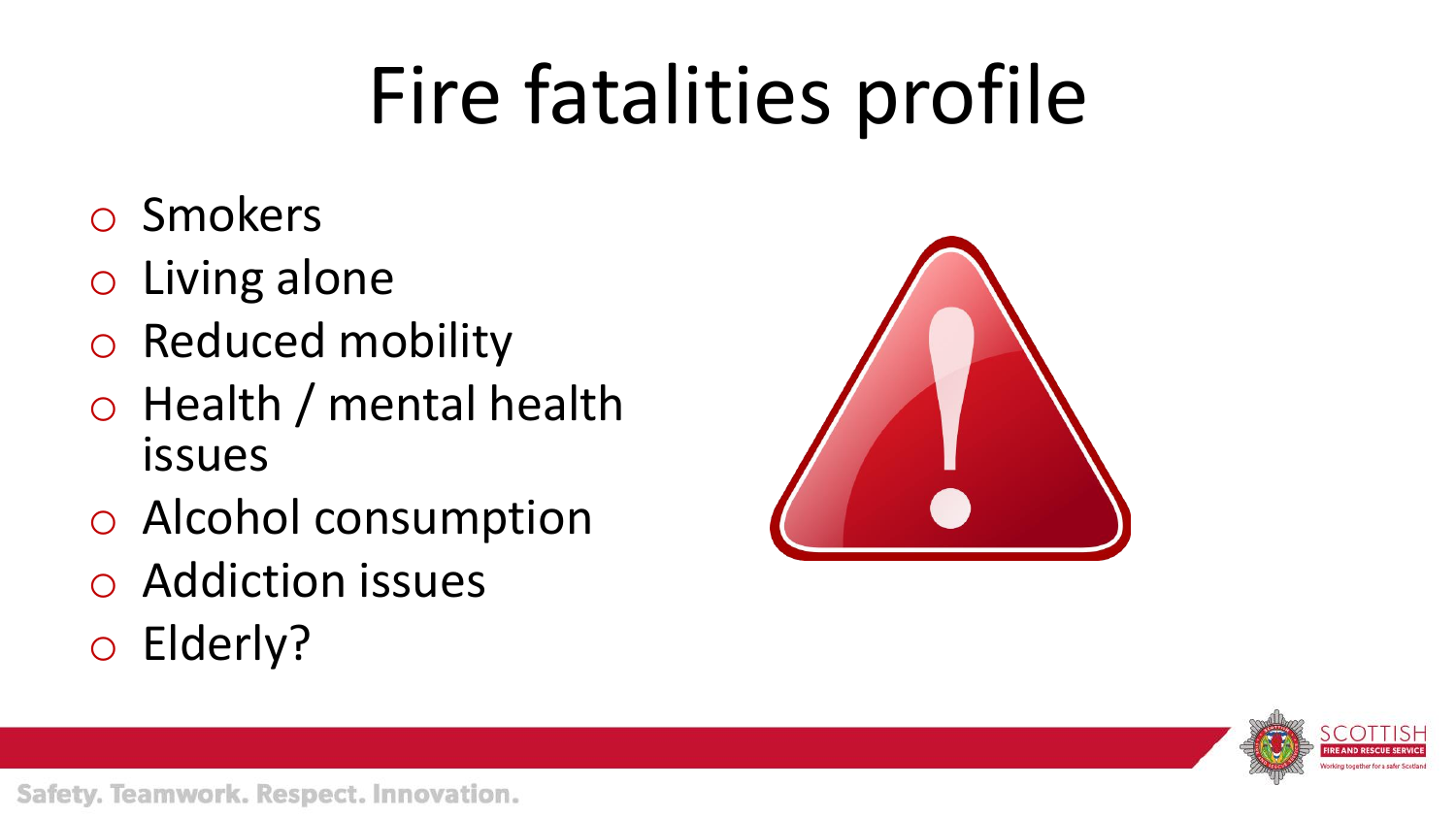#### Categorisation of HFSV's by risk

| <b>HFSV</b>         | <b>High</b>     | <b>Medium</b>   | Low             | Total   |
|---------------------|-----------------|-----------------|-----------------|---------|
| 2013/14             | 24,286          | 29,323          | 17,713          | 71,322  |
| 2014/15             | 27,283          | 26,658          | 11,912          | 65,853  |
| 2015/16             | 24,505          | 27,964          | 19,320          | 71,789  |
| <b>Total (Risk)</b> | 76,074<br>(36%) | 83,945<br>(40%) | 48,945<br>(24%) | 208,964 |

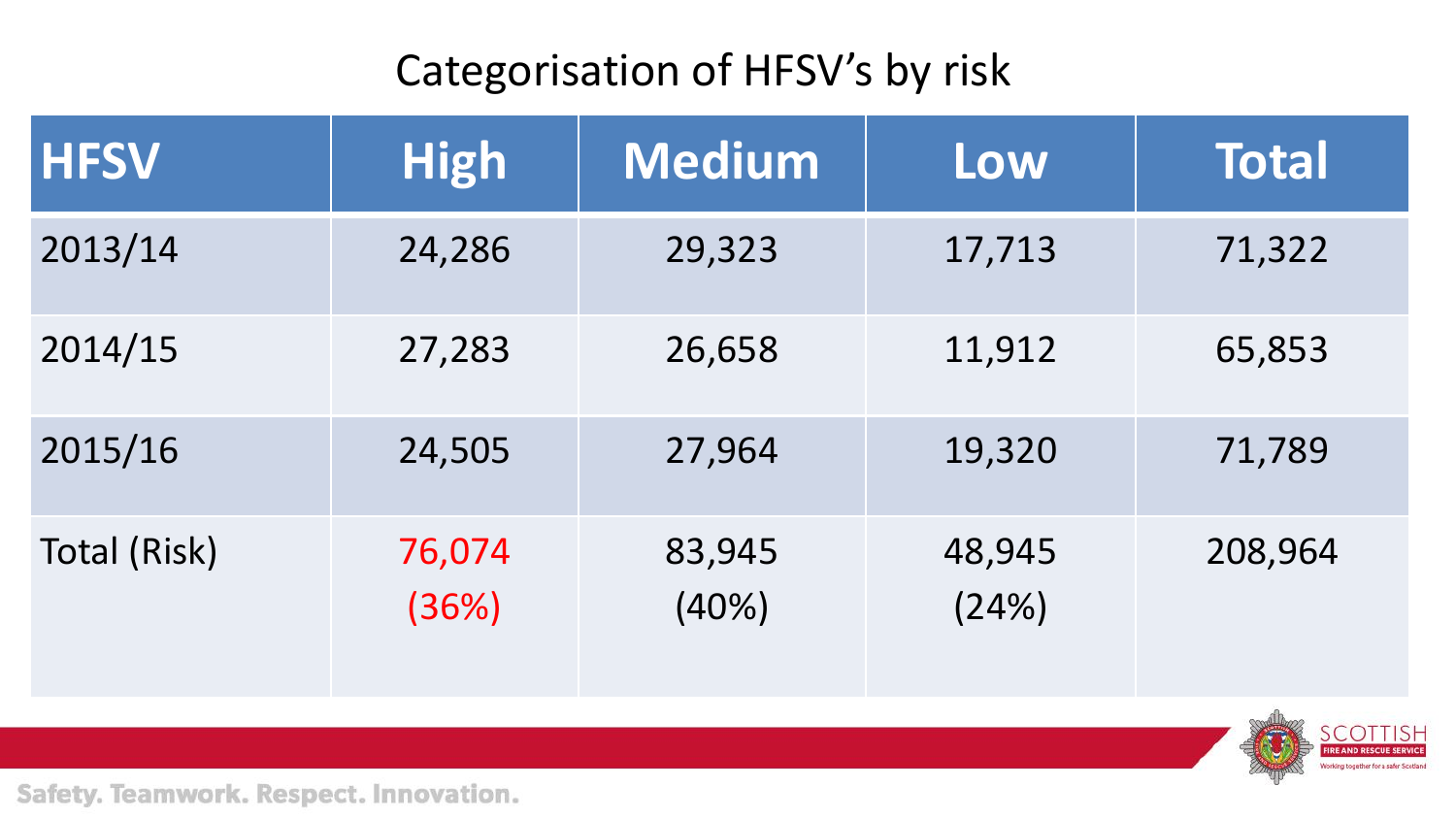#### Building Safer Communities - Unintentional Harm & Injury

- o Most at risk people within adult population: living alone / poor physical & mental health / cognitively impaired (strongly correlates with ageing and inequality)
- o 64% of emergency hospital admissions for unintentional harm are for falls
	- o 84% of these aged over 65
- $\circ$  Falls account for more than 70% of all fatal accidents in the +65 age group
- o 75% of fall related deaths occur in the home
- $\circ$  40 50% of unintentional harm in the home is preventable & risk profile closely matches those most at risk of harm from fire

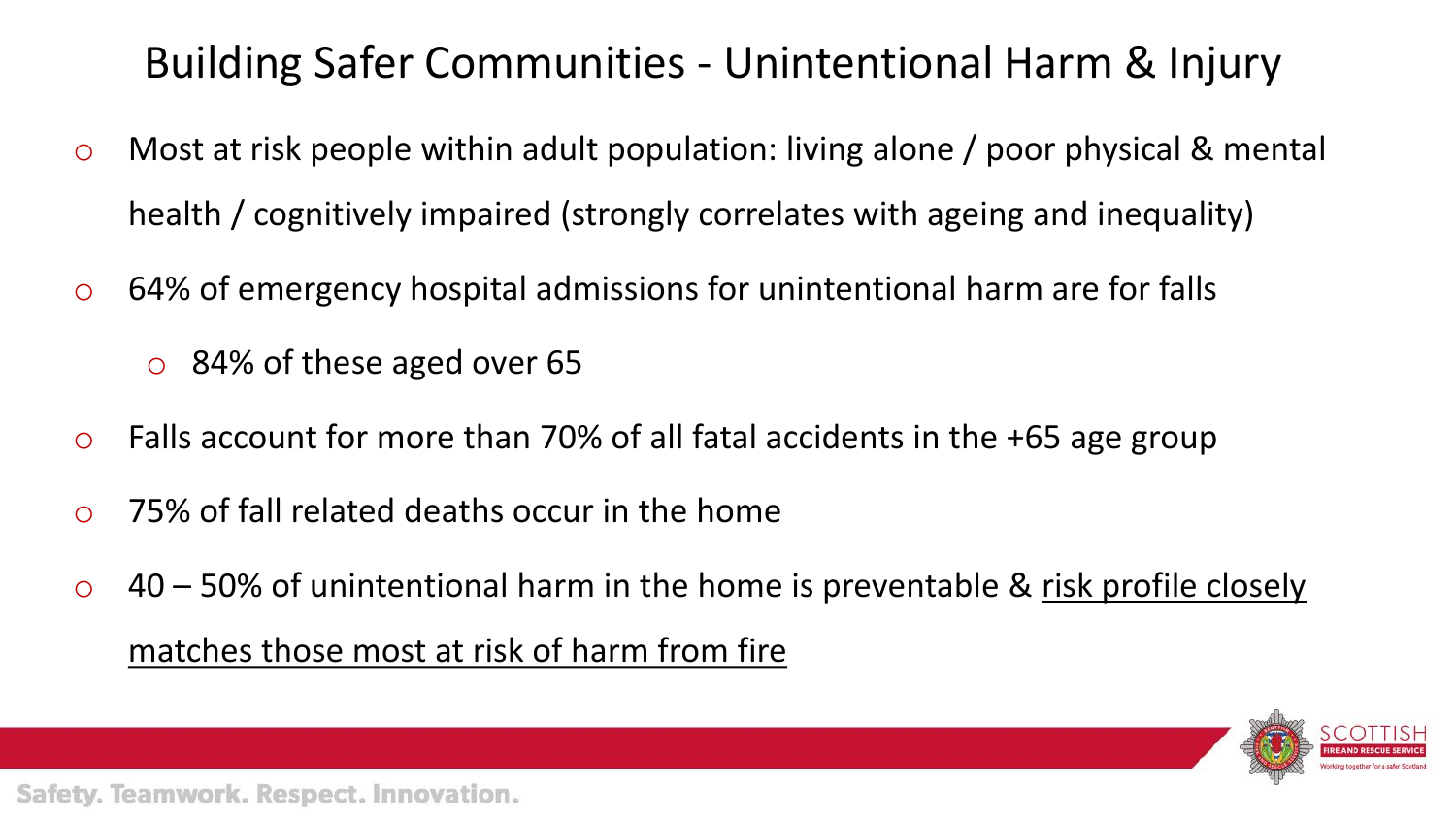#### Unintentional Harm – Strategic Assessment priorities

- Deprived communities
- Children & young people
- **Older people**
- **Data gathering and sharing**
- Bridging the gap between strategy & delivery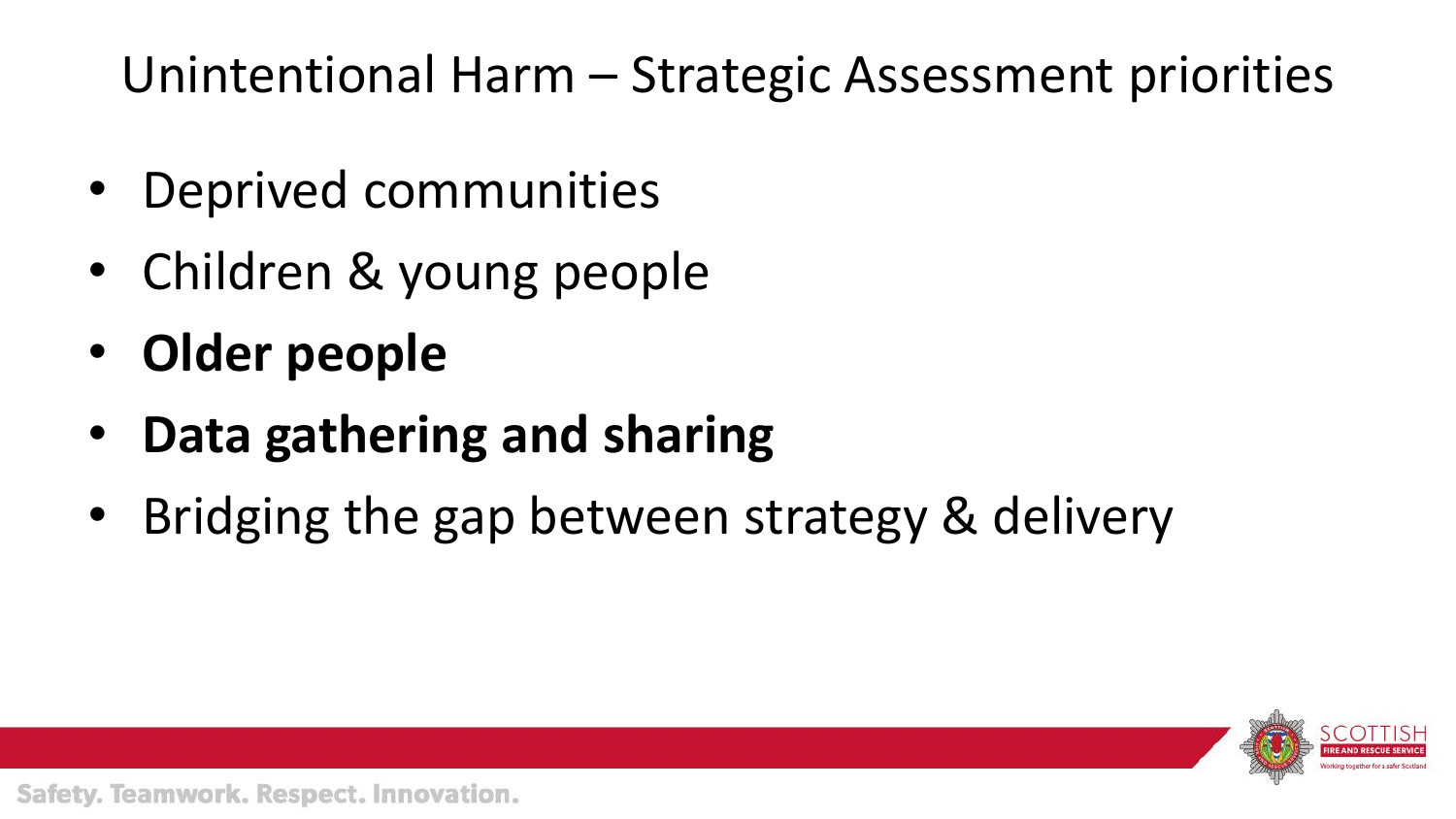#### Vulnerability index..



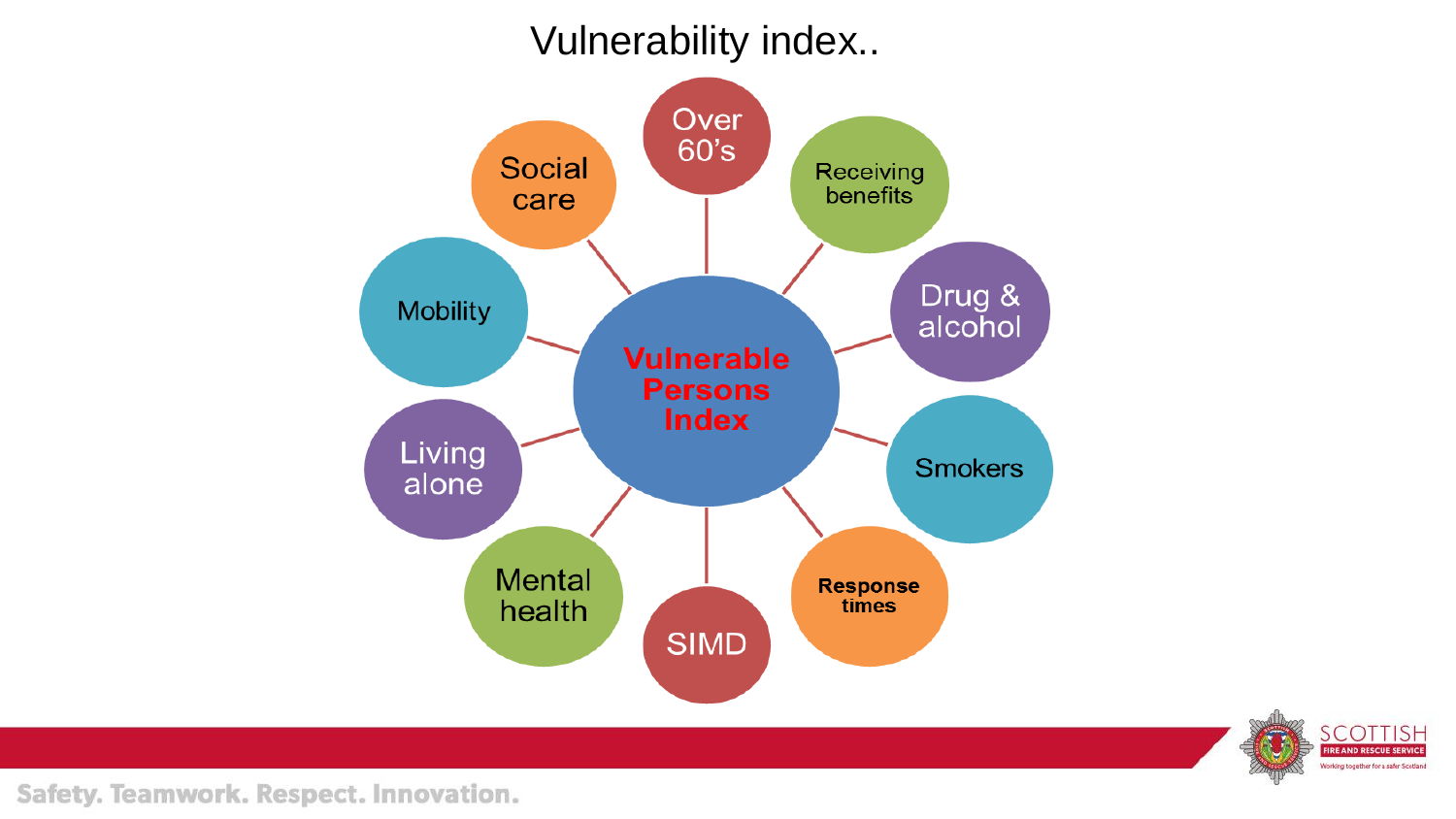#### SFRS Safe & Well visits

- Joint approach & outcome led
- Targeted to high risk vulnerability indicators
- Safe and wellbeing measures
	- Fire suppression systems
	- Fire retardant bedding
	- Thermostatic controllers for cookers
	- Dementia (motion sensors, wifi enabled devices, etc.)
	- Falls
	- Loneliness
	- Increased referrals (Local Authority, 3rd sector, Age Scotland, Dementia Awareness, etc.)